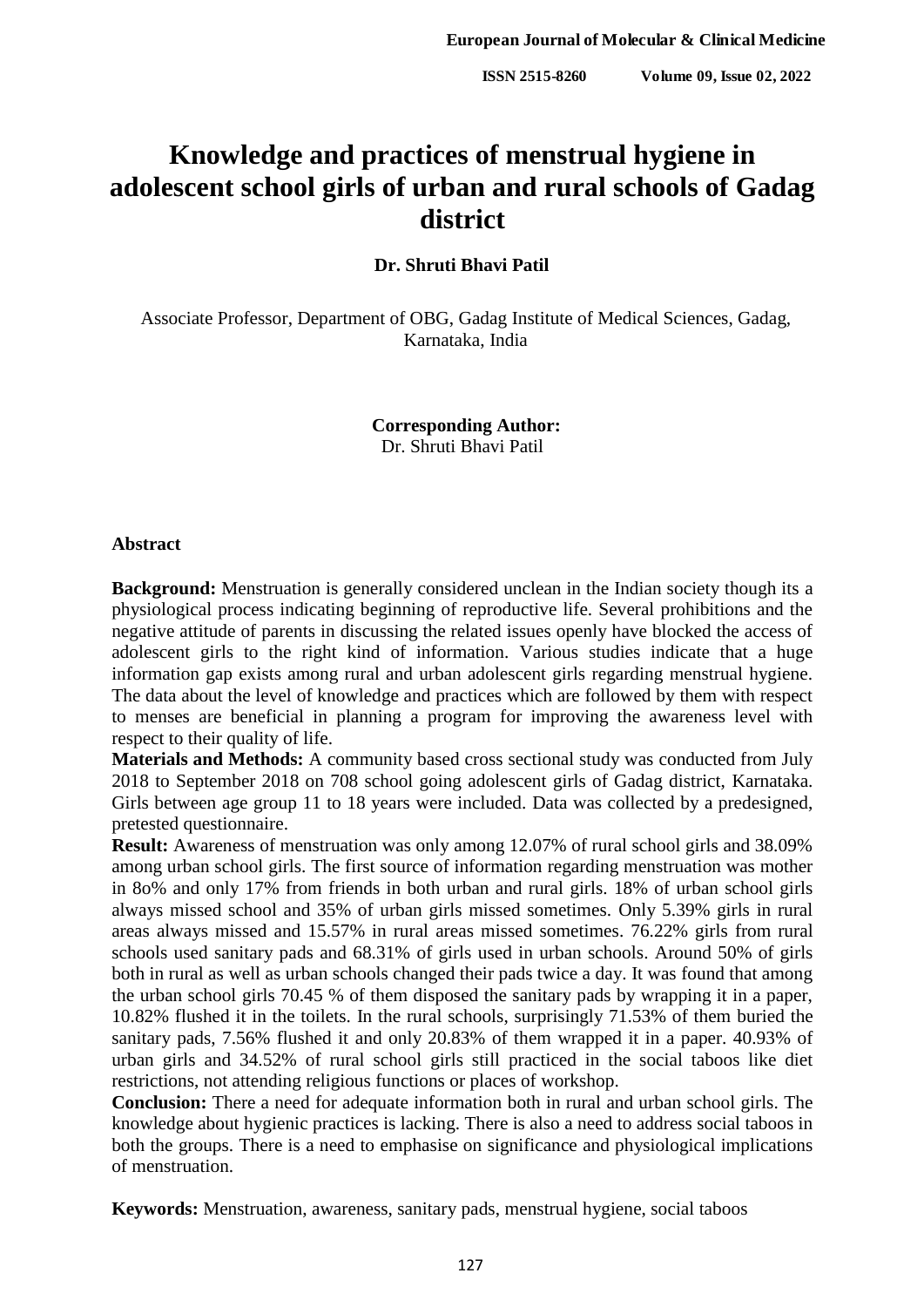**ISSN 2515-8260 Volume 09, Issue 02, 2022**

## **Introduction**

Though menstruation is a normal physiology in females, there is substantial lacunae in the knowledge about menstruation among young girls. Menstruation is generally considered unclean in the Indian society though its a physiological process indicating beginning of reproductive life. Insufficient and incorrect information regarding menstruation is often a cause of unnecessary restrictions in the daily activities of the menstruating girls creating various psychological issues. The lack of knowledge and awareness also lead to some poor hygienic practices during menstruation making them more vulnerable to reproductive tract infections.

Several prohibitions and the negative attitude of parents in discussing the related issues openly have blocked the access of adolescent girls to the right kind of information. Various studies indicate that a huge information gap exists among rural and urban adolescent girls regarding menstrual hygiene  $[1, 2]$ . Good hygienic practices and proper use of sanitary methods are essential during menstruation.

The data about the level of knowledge and practices which are followed by them with respect to menses are beneficial in planning a program for improving the awareness level with respect to their quality of life. Hence the present cross-sectional study was carried out.

## **Material and Methods**

A community based cross sectional study was conducted from July 2018 to September 2018 on 708 school going adolescent girls of Gadag district, Karnataka. Prior permission from DDPI Gadag was taken. Both urban and rural schools were included. Verbal Consent was taken. Girls between age group 11 to 18 years were included. Data was collected by a predesigned, pretested questionnaire. It was a cross sectional study involving 708 adolescent girls of rural and urban schools of Gadag district. The adolescent girls 11 to 18yrs were included in the study. Those who did not answer the questionnaire were excluded from the study. The statistical analysis was done by percentages and T-test. Statistical significance of differences was tested. The P value  $\leq$ 0.05 was significant.

## **Results**

Out of total of 708 girls, 177 were from rural and 492 were from urban school. 39 girls were excluded from the study as they had not answered the questionnaire. Table-1shows the distribution of girls among urban and rural schools. Table-2 shows the comparison of fear, embarrassment and confusion regarding menstruation among urban and rural school girls. In this study most of girls experienced fear and embarrassment as their first experience of which 54% from rural experienced embarrassment when compared to 35% of urban. The P value was 0.001, highly statistically significant.

As depicted in table-3 prior awareness about menstrual hygiene is generally low of which rural school girls were less aware. It was only among 12.07% of rural school girls and 38.09% among urban school girls. P value was 0.000 and is statistically significant. In this study the first source of information regarding menstruation was mother in 8o% and only 17% from friends in both urban and rural girls which is well shown in table-4.

In this study as shown in table-5, 18% of urban school girls always missed school and 35% of urban girls missed sometimes. Only 5.39% girls in rural areas always missed and 15.57% in rural areas missed sometimes. The P value being 0.000 which is again significant. Table-6 show that 79% of rural school girls and 60% of urban school girls did not participate in sports or other physical activities in school. P value being 0.000 highly significant statistically.

In our study 76.22% girls from rural schools used sanitary pads and 68.31% of girls used in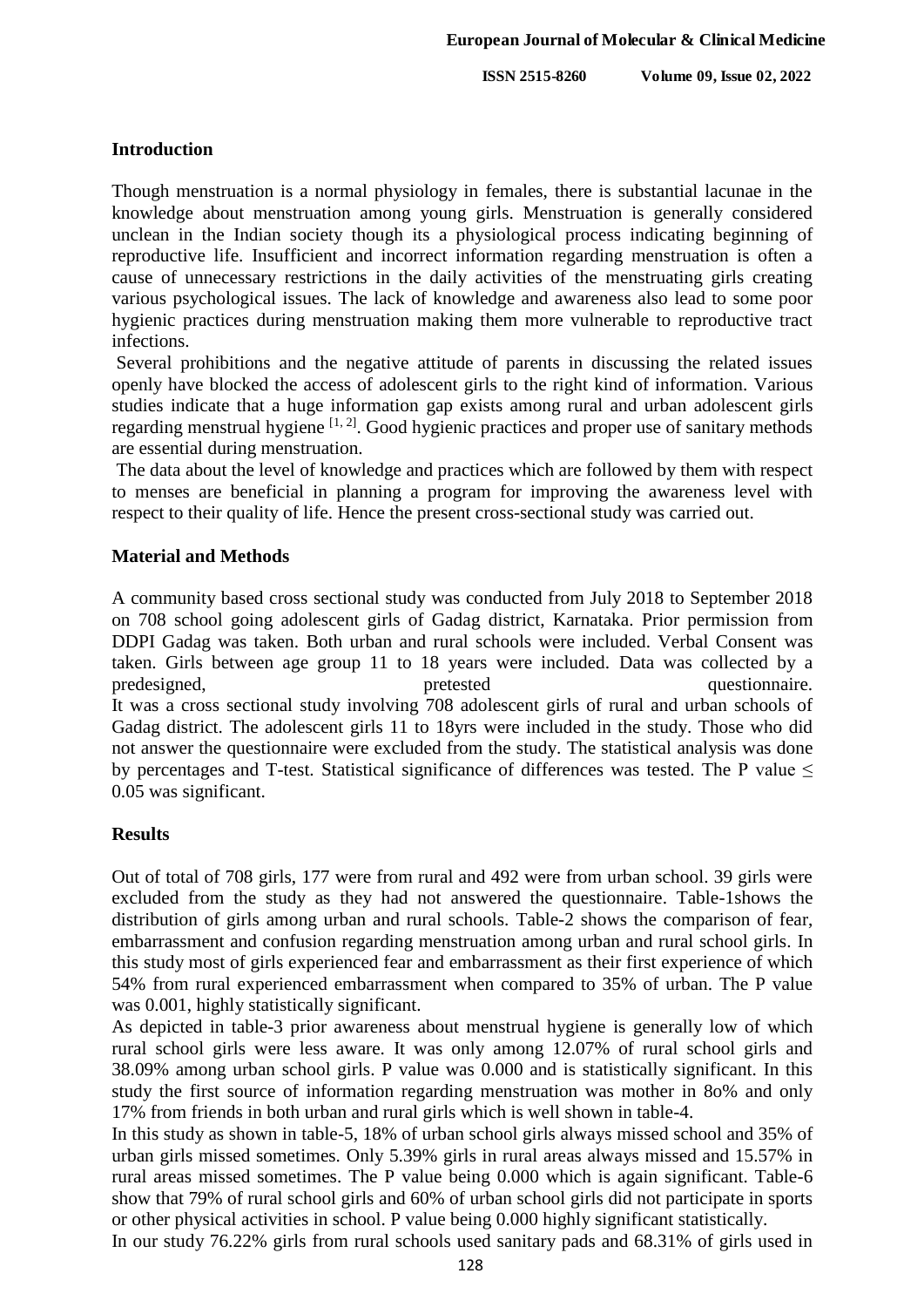#### **European Journal of Molecular & Clinical Medicine**

#### **ISSN 2515-8260 Volume 09, Issue 02, 2022**

urban schools as shown in table-7. P value was 0.3 and was not statistically significant.

In our study we found that around 50% of girls both in rural as well as urban schools changed their pads twice a day. However 45.16% of girls from rural schools and 25.14% of girls from urban schools changed pads three times a day as depicted in table-8.

In our study as shown in table-9, it was found that among the urban school girls 70.45 % of them disposed the sanitary pads by wrapping it in a paper, 10.82% flushed it in the toilets. In the rural schools, surprisingly 71.53% of them buried the sanitary pads, 7.56% flushed it and only 20.83% of them wrapped it in a paper. The differences in the results were highly significant statistically (P value 0.0000).

Table-10 shows that 40.93% of urban girls and 34.52% of rural school girls still practiced the social taboos. The differences in the results were significant. (P value 0.000).

As shown in table-11, 72.67% girls from rural schools and 63.16% girls from urban schools were hesitant to talk about menstruation. And 60% of girls both urban and rural schools took menstruation as a burden as depicted in table-12. However the P values being 0.17 and 0.7 respectively and not statistically significant.

|              |       | <b>Number</b> | <b>Percent</b> |
|--------------|-------|---------------|----------------|
|              | Rural |               | 25.0           |
|              | Urban |               | 69.5           |
|              | Total | 669           | 94.5           |
| Not answered |       | 39            | 5.5            |
| Total        |       | 708           | 00.0           |

Table 1: Distribution of girls among Urban and Rural schools

**Table 2:** Comparison of fear, embarrassment and confusion regarding menstruation among urban and rural school girls

|       | $A = Fear$ | <b>B=Embarrassment</b> C=Confused |        |
|-------|------------|-----------------------------------|--------|
| Rural | 21.51%     | 54.65%                            | 23.84% |
| Urban | 48.98%     | 35.77%                            | 15.24% |
| Total |            |                                   |        |

**Table 3:** Comparison of awareness of menstruation among rural and urban school girls

|              | $A = ves$ | $B=No$ |
|--------------|-----------|--------|
| Rural        | 12.07%    | 87.93% |
| <b>Irban</b> | 38.9%     | 1%     |

**Table 4:** Comparison of first informant about menstruation among rural and urban school girls

|       | A=mother | $B =$ Friends |       | <b>C=Relatives  D=Social Media </b> |
|-------|----------|---------------|-------|-------------------------------------|
| Rural | 80.7%    | 17.54%        | 1.75% | 0%                                  |
| Urban | 80.61%   | 17.14%        | 2.04% | $0.2\%$                             |

**Table 5:** Comparison of missing school during periods among rural and urban school girls

|       | r es   | No     | <b>Sometimes</b> |
|-------|--------|--------|------------------|
| Rural | 5.39%  | 79.04% | 15.57%           |
| Jrban | 18.66% | 46.96% | 34.38%           |

**Table 6:** Comparison regarding participation in sports and physical activities during periods among rural and urban school girls

|       | Yes    | No     | <b>Sometimes</b> |
|-------|--------|--------|------------------|
| Rural | 28%    | 78.98% | 74%              |
| Jrban | 20.76% | 60.38% | 18.86%           |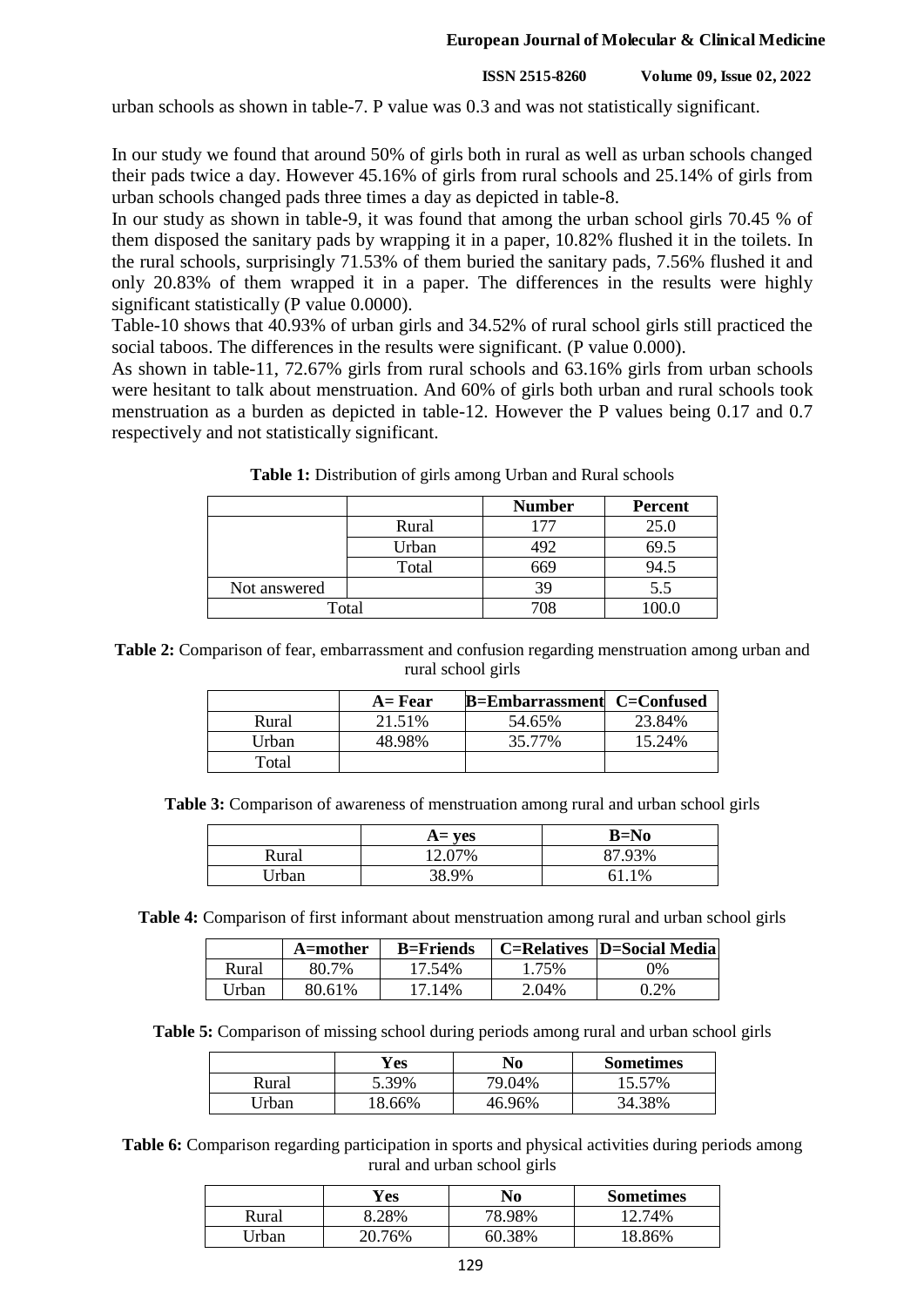**Table 7:** Comparison of use of ready-made sanitary pads among rural and urban school girls

|       | Yes    | No     |
|-------|--------|--------|
| Rural | 76.22% | 23.78% |
| Jrban | 68.31% | 31.69% |

**Table 8:** Comparison of frequency of changing sanitary pads per day between rural and urban school girls

|       | Once  | Twice  | Thrice |
|-------|-------|--------|--------|
| Rural | .52%  | 50.32% | 45.16% |
| Urban | 24.3% | 50.56% | 25.14% |

**Table 9:** Comparison of mode of sanitary pad disposal among rural and urban school girls

|       |        | $ A =$ Flush in toilet $ B =$ wrap in paper and throw $ C =$ Burn/Bury |        |
|-------|--------|------------------------------------------------------------------------|--------|
| Rural | 7.64%  | 20.83%                                                                 | 71.53% |
| Urban | 10.82% | 70.45%                                                                 | 18.73% |

**Table 10:** Comparison of belief in social taboos related to menstruation among rural and urban areas

|       | $A = Yes$ | $B=No$ |
|-------|-----------|--------|
| Rural | 34.52%    | 65.48% |
| Urban | 40.93%    | 59.07% |

**Table 11:** Comparison of hesitancy in talking about menstruation among rural and urban areas

|       | $A=Yes$ | B=No   |
|-------|---------|--------|
| Rural | 72.67%  | 27.33% |
| Urban | 63.16%  | 36.84% |

**Table 12:** Comparison on taking menstruation as a burden between rural and urban areas

|       | $A=Yes$ | B=No   |
|-------|---------|--------|
| Rural | 63.16%  | 36.84% |
| Jrban | 63.79%  | 36.21% |

#### **Discussion**

From our study we found that prior awareness about menstrual hygiene is generally low of which rural school girls were less aware. It was only among 12.07% of rural school girls and 38.09% among urban school girls. Similar study conducted by Patle et al. [3] found that 63.38% girls in urban and 47.57% girls in rural area were aware of menstruation. These results were comparable to our study. Similarly a study done at West Bengal showed that 37.52% of girls were aware of menstruation prior to menarche of which 44.72% were urban and 30.07% were rural <sup>[4]</sup>. The results were comparable to study done by Gupta *et al*. <sup>[5]</sup> were 68% of adolescents were unaware.

In this study most of girls experienced fear and embarrassment as their first experience of which 54% from rural experienced embarrassment when compared to 35% of urban.

In this study the first source of information regarding menstruation was mother in 8o% and only 17% from friends in both urban and rural girls. The results were comparable to the study done in West Bengal where the main source of information was mother <sup>[4]</sup>. Study done in Nagpur supported our study, where the first informants were mothers in 71.33% <sup>[6]</sup>.

In this study 18% of urban school girls always missed school and 35% of urban girls missed sometimes. Only 5.39% girls in rural areas always missed and 15.57% in rural areas missed sometimes.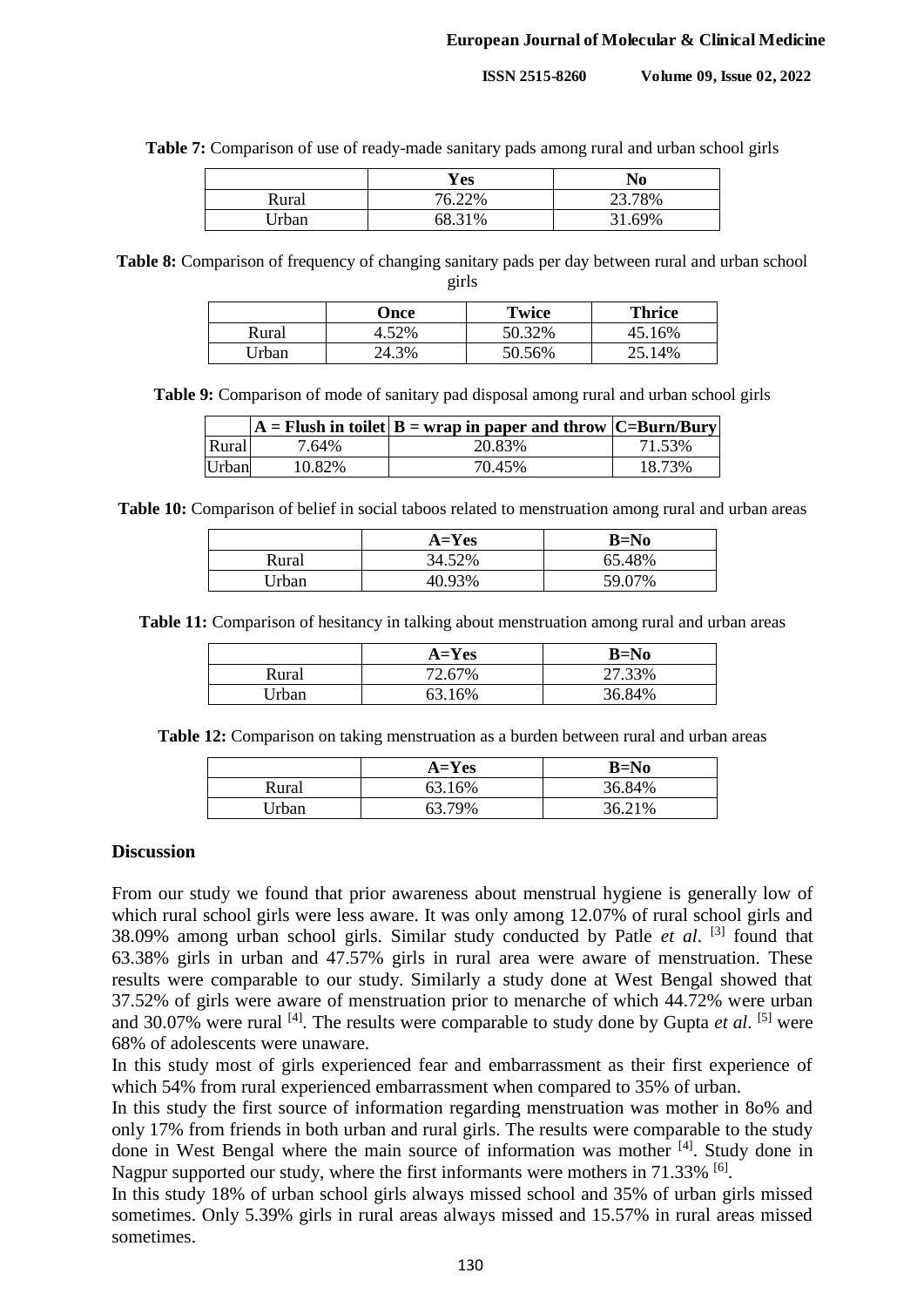In this study 79% of rural school girls and 60% of urban school girls did not participate in sports or other physical activities in school.

Surprisingly in our study 76.22% girls from rural schools used sanitary pads and 68.31% of girls used in urban schools. The reason behind this could be free availability of sanitary pads to the schools by the government in rural schools.

Though our study showed more use of ready- made sanitary pads in rural school girls than in girls of urban schools, the overall use of ready-made sanitary pads in both groups was high and the results were comparable to each other. In contrast to our study Patle *et al.* <sup>[3]</sup> showed that in their study the use of sanitary pads was higher among girls in urban school that is 50% in comparison to rural schools 19%.

The study done by Narayan *et al.* <sup>[7]</sup> found that only 1.7% in rural area and 8.3% girls in urban areas used commercially available sanitary pads. When compared to our study, the study done by Nair et al. <sup>[8]</sup> found 24% used ready-made sanitary pads. Hence our study shows higher use of sanitary pads.

In our study we found that around 50% of girls both in rural as well as urban schools changed their pads twice a day. However 45.16% of girls from rural schools and 25.14% of girls from urban schools changed pads three times a day. Hence we observed that the rural school girls had a higher frequency of changing pads when compared to urban girls. The reason for this could be that most of the rural schools did not have separate toilet facility and hence the girls were allowed to go to their homes for changing the pads.

In our study it was found that among the urban school girls 70.45 % of them disposed the sanitary pads by wrapping it in a paper, 10.82% flushed it in the toilets. In the rural schools, surprisingly 71.53% of them buried the sanitary pads, 7.56% flushed it and only 20.83% of them wrapped it in a paper. The differences in the results were highly significant statistically (P value 0.0000). In a similar study done by Tanvi *et al*. [9] . It was found that sanitary pads were wrapped in paper and disposed by 51.67% of girls.

In our study 40.93% of urban girls *and* 34.52% of rural school girls still practiced in the social taboos like diet restrictions, not attending religious functions or places of workshop. The differences in the results were significant. (P value 0.000). The results were comparable to study done in West Bengal by Baisakhi Paria *et al*. [4] . Were 64.72% of urban and 78.57% of rural girls practiced different restrictions during menstruation. Dasgupta et al. [10] showed that 85% girls and Shubhas *et al*. [6] found that 73.64% girls practiced different restrictions during menstruation.

In our study overall 64% of girls hesitated to talk about menstruation. 72.67% girls from rural schools and 63.16% girls from urban schools were hesitant to talk about menstruation. And 60% of girls both urban and rural schools took menstruation as a burden. This pointed towards lack of adequate counselling and knowledge about menstruation as a physiological phenomenon.

## **Conclusion**

It can be concluded that is there a need for adequate information both in rural and urban school girls. The knowledge about hygienic practices is lacking. There is also a need to address social taboos in both the groups. It is essential to cousel the girls and prepare them regarding the physiological changes their body undergoes well in advance at the appropriate age. There is a need to emphasise on significance and physiological implications of menstruation.

## **Acknowledgements**

We thank all the patients who participated in the study and made this study possible. This study does not have any source of funding.